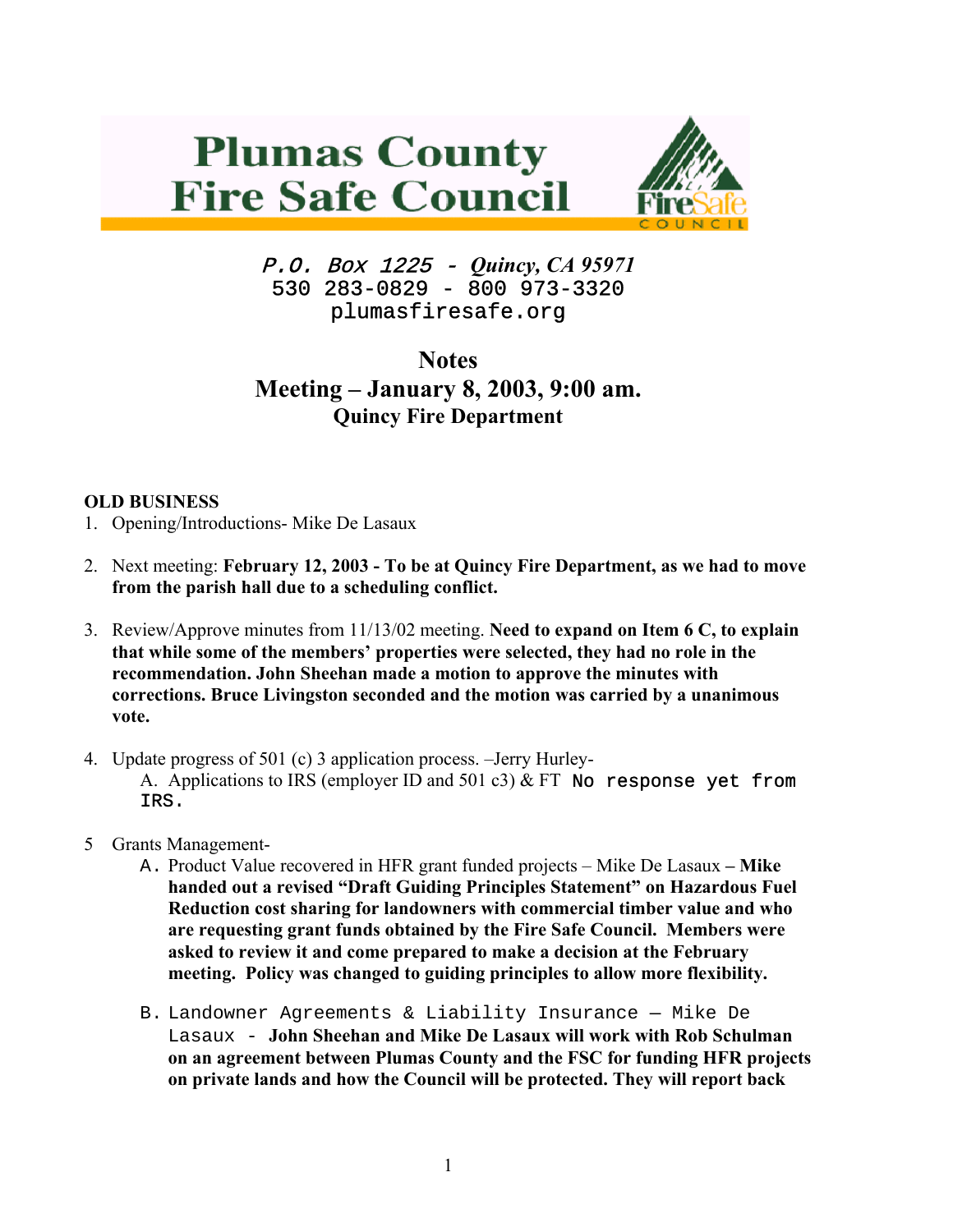## **next month. The Council's desire is to provide assistance to landowners in the planning and accomplishment of HFR.**

- 6. Status update of active and newly approved Grants. (Refer to Grant Summary Sheet A. PC FSC 01-1— Homeowner Consultation & Education-Jerry Hurley **Ray Nichol is entering the data into a program developed in Montana. Additional GPS information is being collected for communities for fire pre-planning. Extra Evacuation Plans and Cohen videos will be purchased to help get the word out. Warren Grandall reported on the progress toward signing the "Wildfire Evacuation Assembly Areas" identified in the community evacuation plans. Efforts have begun on putting the final report together.**
	- B. PC FSC 01-2– Fire Safe Council Coordination –Jerry Hurley **Efforts are currently focused on grant development, coordinating Council activities and working with others to get the recently awarded grants from BLM going. Efforts are underway to convert our fiscal management from the County to Plumas Corporation.**
	- C. PC FSC FS 02-1 & 2 100 Acre HFR Demonstration– Brian Wayland-**Brian has visited all of the properties and met with most of the landowners. Still need to get Brian under a signed contract with Plumas County presently working with interim contract with Plumas Corp.**
	- D. PC FSC. 02- 3 Countywide GIS John Sheehan - **John announced the meeting with** representatives from Amador and Calaveras Counties is **rescheduled for 1/16/03, from 8am to 12pm, at the Quincy Library. Members are welcome to attend.**
	- E. PC FSC. 02- 4 Homeowner Consultations Jerry Hurley **Jerry & Mike met with representatives for three of the six departments participating this grant. 12/11/02 at the Graeagle Fire Hall. Jerry met with the remaining three on 1/7/03 in Portola. All have had an orientation to the project, and an action plan was developed and shared. Consultant hiring will begin on 1/20/03.**
	- F. PC FSC. 02- 5 HFR Strategy & Assessment Jerry Hurley **Mike, Craig Carter, John Sheehan and Jerry will meet again following this meeting to refine the Request For Proposals (RFP). They hope to have the RFP out by the end of January.**
	- G. PC FSC. 02- 6 Council Display Material Jerry Hurley- **Sue McCourt, committee leader was not present to discuss progress. Ray Nichol is updating the website using these funds**.
	- H. PC FSC. 02- 7 & 8 Plumas Eureka HFR John Sheehan/John Gay **USFS is collecting information for the Environmental Assessment.**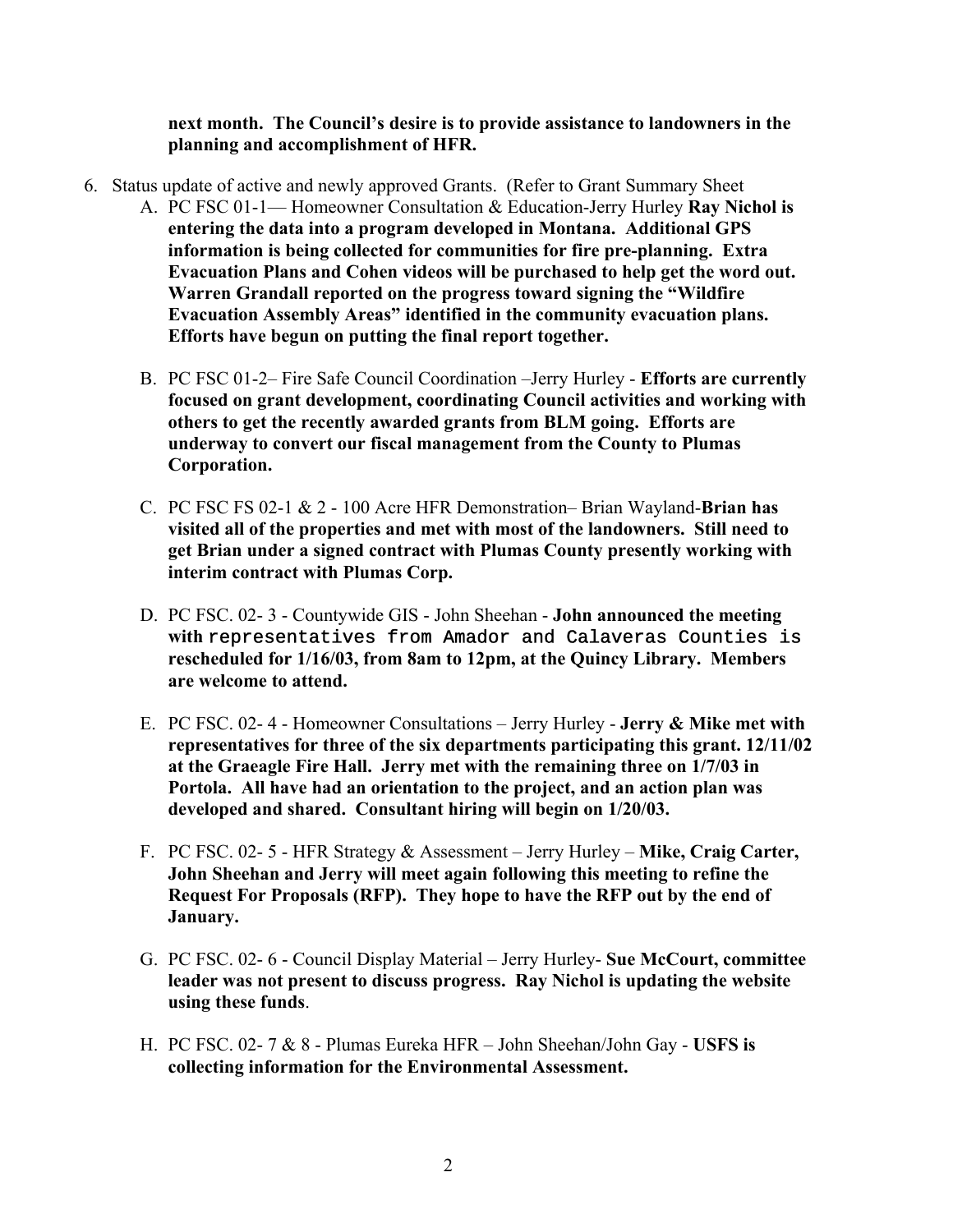- 7 Grants Submitted & Planned– John Sheehan/Mike De Lasaux/Jerry Hurley **John & Jerry will be working to respond to RAC comments on these request. Responses are due back to RAC on 1/24/03** 
	- A. 02-RAC-3 & 02-III-6 Delleker/Portola HFR 125 acres-**RAC proposal was pulled, to extend community outreach and planning. Board of Supervisors is funding (PL106-393,Title III) outreach and planning to get this project into the next round.**
	- B. 02-RAC-4 & 02-III-7 Graeagle Fuelbreak 200 acres
	- C. 02-RAC-5 & 02-III-8 Indian Falls HFR 50 acres
	- D. 02-RAC-6 & 02-III-9 Camp Layman HFR 50 acres
	- E. 02-RAC-7 & 02-III-10 Cromberg HFR 350 acres
	- F. 02-RAC-8 & 02-III-11 Quincy HFR 17 Acres
	- G. 02-RAC-9 & 02-III-12 Elderly/Disabled Defensible Space Grant
	- H. Recommend a Priority for RAC proposals. **The RAC requested a prioritization of projects by the Council. John shared the results of prioritization from comments by the committee assigned in December. Richard Cox made a motion to accept the list as presented and not make any changes. John Sheehan seconded the motion. After discussion the motion carried by a majority vote, with one abstention.**
	- I. FY03 FS FSC Coordination, Project Administration and Project Development A grant request through the USFS Economic Action Program- Jerry Hurley **- - The draft has been completed and is being shared with others for comments to insure completeness. Application date was extended to 2/3/03.**
	- J. FY03 FS Hazardous Fuel Reduction A grant request through the USFS Community Protection Program – John Sheehan **Work is progressing on this grant by John. Application date was extended to 2/3/03**
	- K. FY03 FS Education and Tech Transfer A grant request through the USFS Economic Action Program- Mike De Lasaux – **Mack Bishop agreed to work on this effort, he'll put together a proposal to localize ROGEN**
- 8. NSAQMD Grant \$15,000 Bruce Livingston **NSAQMD sent us a copy of Memorandum of Understanding, which was shared. John Sheehan** made a motion to adopt the MoA with substituting the "monthly reporting" changed to "quarterly reporting". Richard Cox seconded and the motion was carried by a unanimous vote.
- 9. HFQLG –HFR project overview/relation to communities Opportunities John Gay. Project mapping integration involving US FS, CDF and Fire Safe Council. Establish a standing committee? **John Gay was not available to provide any additional information.**